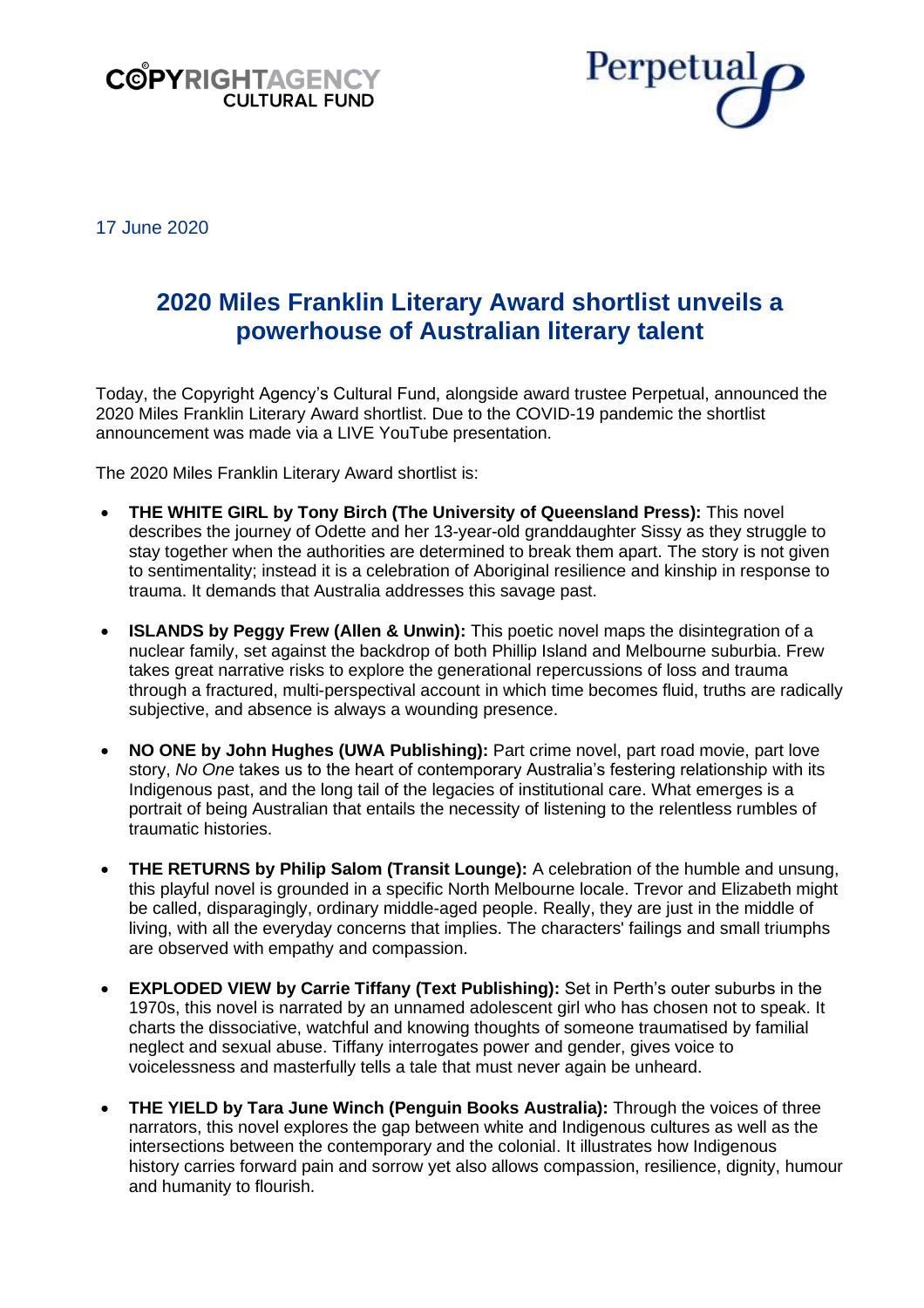This year's list showcases a powerhouse of experienced Australian literary talent all vying for the prestigious \$60,000 prize. The nominees include four previously Miles Franklin-shortlisted authors: Tony Birch, who was nominated for *Blood* (2012), and whose latest work *The White Girl* won the NSW Premier's Award for Indigenous Writing; Peggy Frew, who was shortlisted for both the Miles Franklin and the Stella Award for *Hope Farm* (2016); Philip Salom, whose novel *Waiting* (2017) was shortlisted for the Miles Franklin Award, the Prime Minister's Award and the Victorian Premier's Prize; and Carrie Tiffany, whose novels *Everyman's Rules for Scientific Living* (2006) and *Mateship with Birds* (2013) were both shortlisted for the Miles Franklin.

Newcomers to the Miles Franklin shortlist include Tara June Winch, whose latest work *The Yield* won the People's Choice Award and Book of the Year at the 2020 NSW Premier's Literary Awards; and John Hughes, who enjoyed great success with his first book, a collection of essays, *The Idea of Home*, which won the 2005 NSW Premier's Award for Non-Fiction. *No-one* is his third novel.

Speaking on behalf of the judging panel, Mitchell Librarian of the State Library of NSW and Chair, Richard Neville, said, "The books on this year's shortlist, diverse in form and tone, all explore the effects of trauma. From familial stories of neglect and abuse to the national story of racial and cultural dispossession, these novels demonstrate powerfully how past trauma continues to inform the present".

Joining Richard Neville on the judging panel is *The Australian* journalist Murray Waldren, academic and literary critic Dr Melinda Harvey, Sydney-based bookseller Lindy Jones, and author and literary critic Dr Bernadette Brennan.

The Copyright Agency's CEO, Adam Suckling, said, "The Copyright Agency is proud to be announcing this year's nominees as part of its ongoing support of Australia's creative writing industry. At a time when the creative infrastructure that supports the production, promotion and sales of writing is being smashed, the evolution into an online event offers greater reach and access while inspiring and challenging our view of Australian life, and most of all showcasing the vibrant voices of some of the country's most talented authors."

Each of the 2020 shortlisted authors will receive \$5,000 from the Copyright Agency's Cultural Fund.

Perpetual's Managing Partner of Community and Social Investments, Caitriona Fay, congratulated the shortlisted authors.

"More than 60 years after Stella Miles Franklin's trailblazing philanthropic endeavour, the Miles Franklin Literary Award continues to allow the Australian literary community to thrive. As trustee of the Award, Perpetual is incredibly proud to be involved in carrying out Stella's enduring legacy. I'd like to congratulate the six shortlisted authors who, through their novels, offer important perspectives on Australian culture and society."

The 2020 winner, to be announced on 16 July, will receive \$60,000 in prize money for the novel judged as being 'of the highest literary merit' and which presents 'Australian life in any of its phases'.

## ENDS

For further information about the Miles Franklin Literary Award, visit <http://www.milesfranklin.com.au/>

For enquiries related to The Miles Franklin Literary Award, Perpetual, Copyright Agency's Cultural Fund or to request an interview with finalists or judges please contact:

Jane Morey morey media 0416 097 678 [jane@moreymedia.com.au](mailto:jane@moreymedia.com.au)